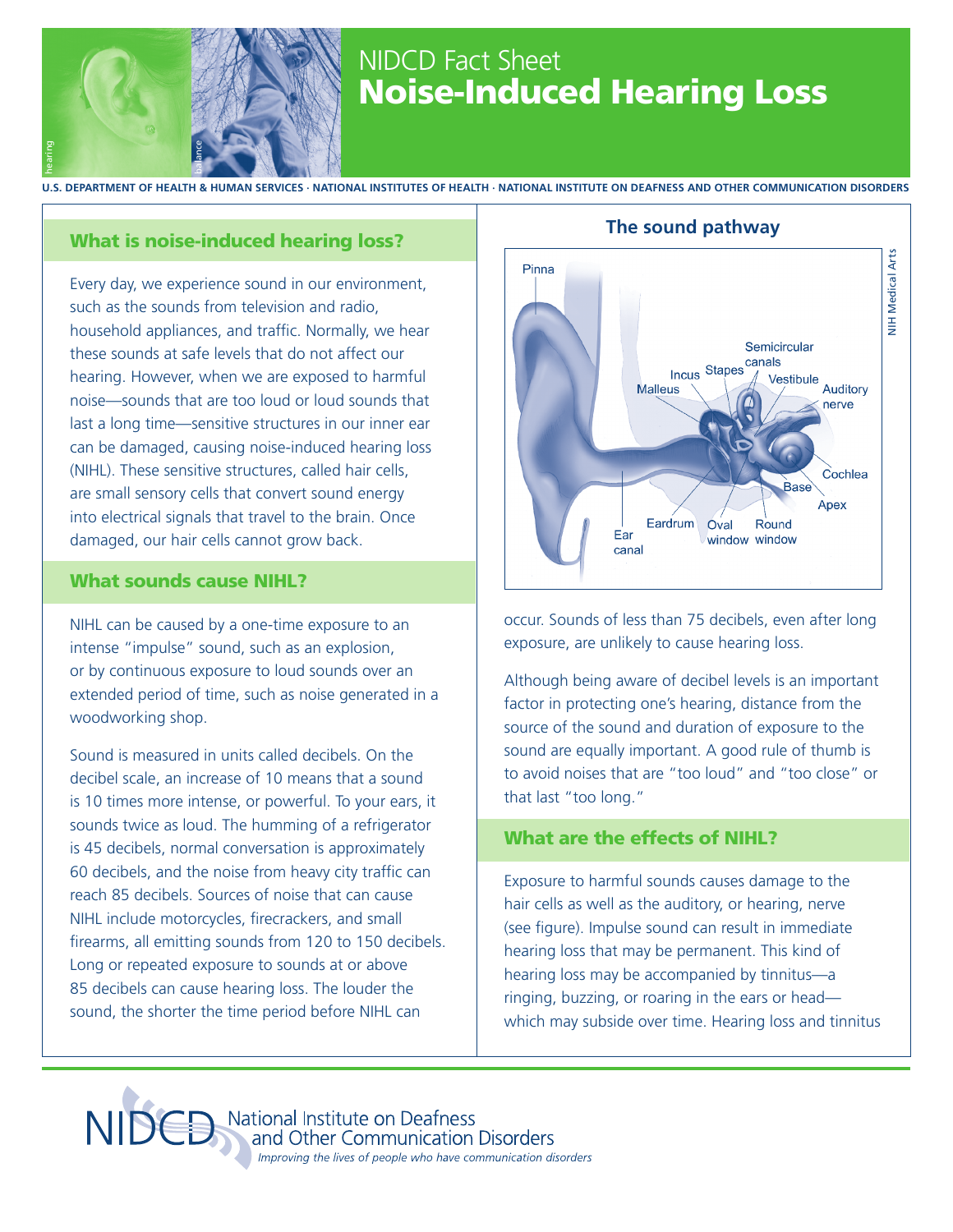

hearing

# NIDCD Fact Sheet Noise-Induced Hearing Loss

may be experienced in one or both ears, and tinnitus may continue constantly or occasionally throughout a lifetime.

Continuous exposure to loud noise also can damage the structure of hair cells, resulting in hearing loss and tinnitus, although the process occurs more gradually than for impulse noise.

Exposure to impulse and continuous noise may cause only a temporary hearing loss. If a person regains hearing, the temporary hearing loss is called a temporary threshold shift. The temporary threshold shift largely disappears 16 to 48 hours after exposure to loud noise. You can prevent NIHL from both impulse and continuous noise by regularly using hearing protectors such as earplugs or earmuffs.

Scientists believe that, depending on the type of noise, the pure force of vibrations from the noise can cause hearing loss. Recent studies also show that exposure to harmful noise levels triggers the formation of molecules inside the ear that damage hair cells and result in NIHL. These destructive molecules play an important role in hearing loss in children and adults who listen to loud noise for too long.

### What are the symptoms of NIHL?

When a person is exposed to loud noise over a long period of time, symptoms of NIHL will increase gradually. Over time, the sounds a person hears may become distorted or muffled, and it may be difficult for the person to understand speech. Someone with NIHL may not even be aware of the loss, but it can be detected with a hearing test.

### Who is affected by NIHL?

People of all ages, including children, teens, young adults, and older people, can develop NIHL. Approximately 15 percent of Americans between the ages of 20 and 69—or 26 million Americanshave high frequency hearing loss that may have been caused by exposure to loud sounds or noise at work or in leisure activities. Recreational activities that can put someone at risk for NIHL include target shooting and hunting, snowmobile riding, woodworking and other hobbies, playing in a band, and attending rock concerts. Harmful noises at home may come from lawnmowers, leaf blowers, and shop tools.

### Can NIHL be prevented?

NIHL is 100 percent preventable. All individuals should understand the hazards of noise and how to practice good hearing health in everyday life. To protect your hearing:

- Know which noises can cause damage (those at or above 85 decibels).
- Wear earplugs or other hearing protective devices when involved in a loud activity (special earplugs and earmuffs are available at hardware and sporting goods stores).
- Be alert to hazardous noise in the environment.
- Protect the ears of children who are too young to protect their own.
- Make family, friends, and colleagues aware of the hazards of noise.
- If you suspect hearing loss, have a medical examination by an otolaryngologist (a physician who specializes in diseases of the ears, nose, throat, head, and neck) and a hearing test by an audiologist (a health professional trained to measure and help individuals deal with hearing loss).

#### What research about NIHL is being conducted?

The National Institute on Deafness and Other Communication Disorders (NIDCD) researches the causes, diagnosis, treatment, and prevention of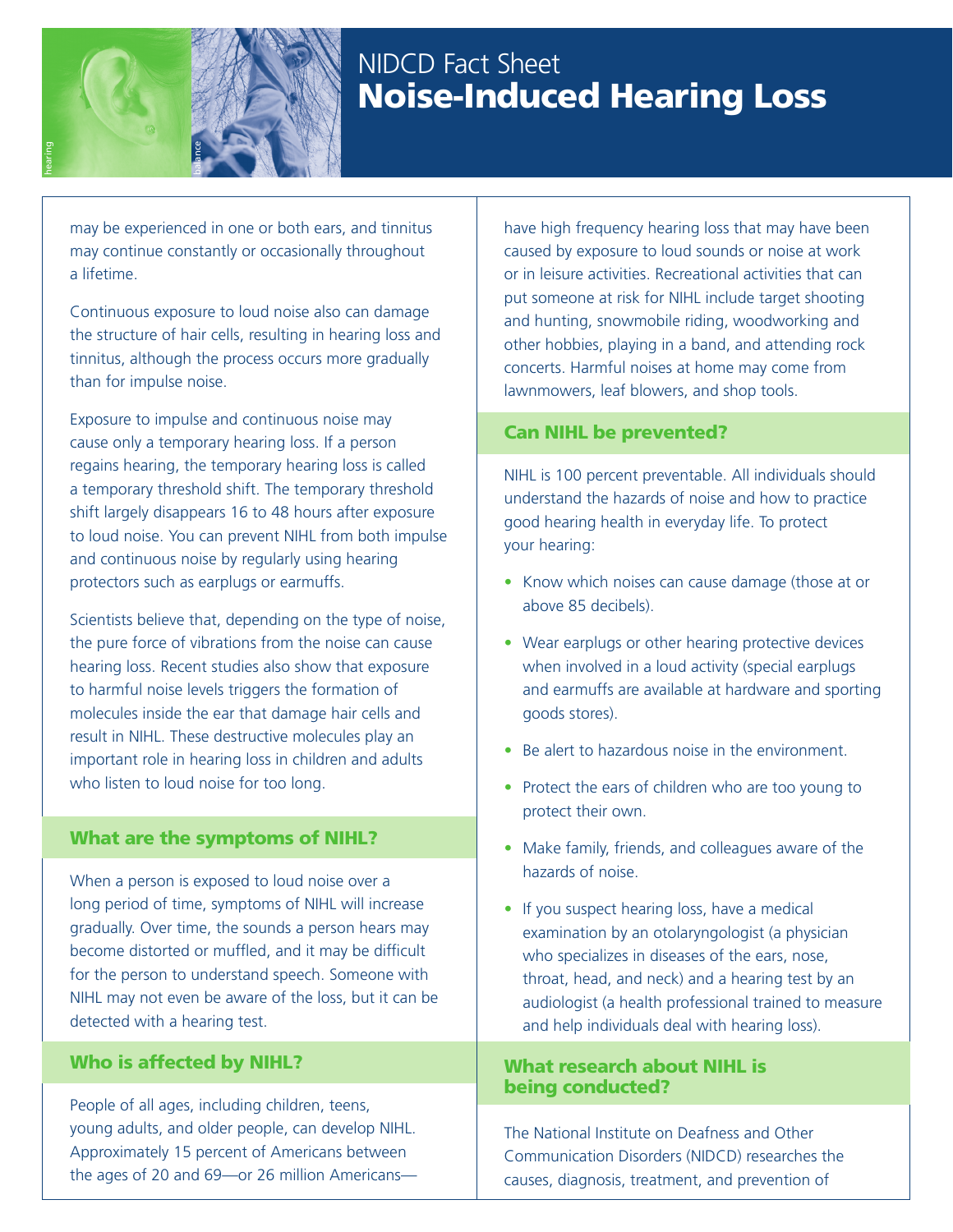hearing loss. Most hearing loss is caused by damaged hair cells, which do not grow back in humans and other mammals. NIDCD-supported researchers have helped to identify some of the many genes important for ear development and hearing; they have also been studying the possibility of using gene therapy to regrow hair cells in mammals.

NIDCD researchers also are investigating a potential way to prevent NIHL after noise exposure. Noise exposure triggers the formation of destructive molecules, called free radicals, which cause hair cell death. Researchers initially had thought that

antioxidants—chemicals that protect against cell damage from free radicals—might prevent NIHL only if the antioxidants were given *before* noise exposure. In a recent study, however, the antioxidants in salicylate (aspirin) and Trolox (vitamin E) were given to guinea pigs as long as three days after noise exposure and still significantly reduced hearing loss. These results suggest that there is a window of opportunity in which it is possible to rescue hearing from noise trauma. NIDCD-funded researchers are now testing the ability of nutrients, such as vitamins and minerals, to prevent NIHL in military personnel and college students.

 $more \rightarrow$ 

#### How We Hear

Hearing depends on a series of events that change sound waves in the air into electrical signals. Our auditory nerve then carries these signals to the brain through a complex series of steps.

- Sound waves enter the outer ear and travel through a narrow passageway called the ear canal, which leads to the eardrum.
- The eardrum vibrates from the incoming sound waves and sends these vibrations to three tiny bones in the middle ear. These bones are called the malleus, incus, and stapes.
- The bones in the middle ear amplify, or increase, the sound vibrations and send them to the inner ear—also called the cochlea—which is shaped like a snail and is filled with fluid. An elastic membrane runs from the beginning to the end of the cochlea, splitting it into an upper and lower part. This membrane is called the "basilar" membrane because it serves as the base, or ground floor, on which key hearing structures sit.
- The sound vibrations cause the fluid inside the cochlea to ripple, and a traveling wave forms along

the basilar membrane. Hair cells—sensory cells sitting on top of the membrane—"ride the wave."

- As the hair cells move up and down, their bristly structures bump up against an overlying membrane and tilt to one side. This tilting action causes pore-like channels, which are on the surface of the bristles, to open up. When that happens, certain chemicals rush in, creating an electrical signal.
- The auditory nerve carries this electrical signal to the brain, which translates it into a "sound" that we recognize and understand.
- Hair cells near the base of the cochlea detect higherpitched sounds, such as a cell phone ringing. Those nearer the apex, or centermost point, detect lowerpitched sounds, such as a large dog barking.